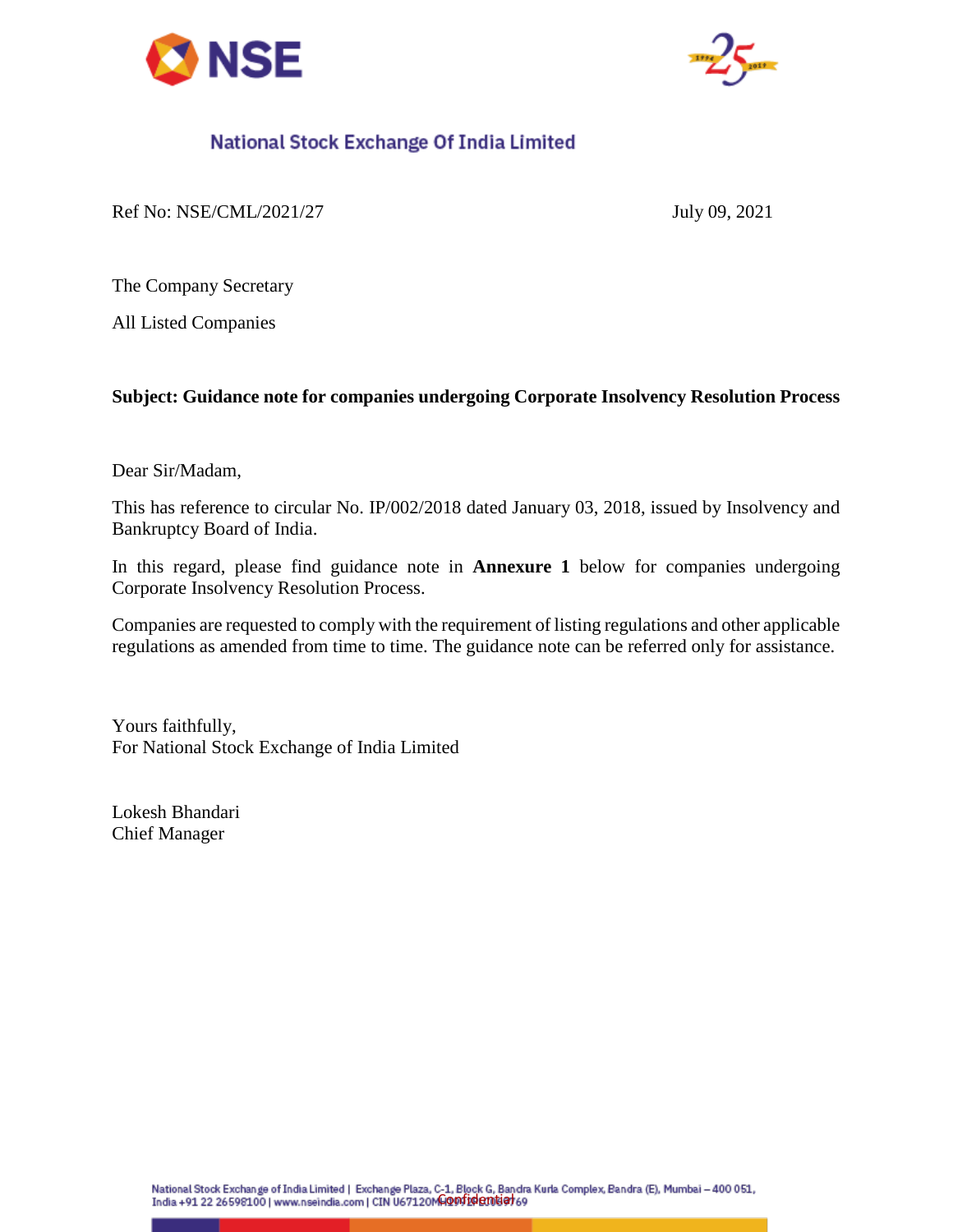

## National Stock Exchange Of India Limited

#### **Annexure 1**

Continuation

#### **Guidance note for companies undergoing Corporate Insolvency Resolution Process**

Circular No. IP/002/2018 dated January 3, 2018, issued by Insolvency and Bankruptcy Board of India, provides as under:

*"It is hereby directed that while acting as an Interim Resolution Professional, a Resolution Professional, or a Liquidator for a corporate person under the Code, an insolvency professional shall exercise reasonable care and diligence and take all necessary steps to ensure that the corporate person undergoing any process under the Code complies with the applicable laws.* 

*It is clarified that if a corporate person during any of the aforesaid processes under the Code suffers any loss, including penalty, if any, on account of non-compliance of any provision of the applicable laws, such loss shall not form part of insolvency resolution process cost or liquidation process cost under the Code. It is also clarified that the insolvency professional will be responsible for the non-compliance of the provisions of the applicable laws if it is on account of his conduct."*

Accordingly, the insolvency professional is required to ensure that the company complies with the applicable laws, including SEBI (Listing Obligations and Disclosure Requirements) Regulations, 2018.

SEBI (Listing Obligations and Disclosure Requirements) Regulation, 2015 ("LODR Regulations") was amended in the year 2018 vide SEBI (Listing Obligations and Disclosure Requirements) (Third Amendment) Regulations, 2018 and point 16 was inserted in Para A of Part A of Schedule III of LODR Regulations w.e.f. May 31, 2018 which mandated disclosures at various stages by companies undergoing Corporate Insolvency Resolution Process ("CIRP"). This was further amended by SEBI (Listing Obligations and Disclosure Requirements) (Amendment) Regulations, 2021 which enhanced the disclosure requirement w.e.f. January 08, 2021.

LODR Regulations contain the list of events that are required to be disclosed in relation to CIRP. Further in consultation with SEBI, the following disclosures shall also be submitted to the Exchange in addition to those already prescribed under the LODR Regulations:

Prior intimation of at least two working days intimating about the date of hearing where NCLT would be considering the Resolution Plan.

• Disclosure of the approval of resolution plan to be made to the Exchange on oral pronouncement or otherwise of the Order on immediate basis and not later than 30 minutes.

• The Resolution Professional shall inform through the Exchange platform any impact on the existing holders / investors of listed securities on areas such as status of listing, the value of holding of existing holders, write off/ cancellation/ extinguishment of existing equity shares/ preference shares/ debentures, etc. without any payment to such holders, where applicable.